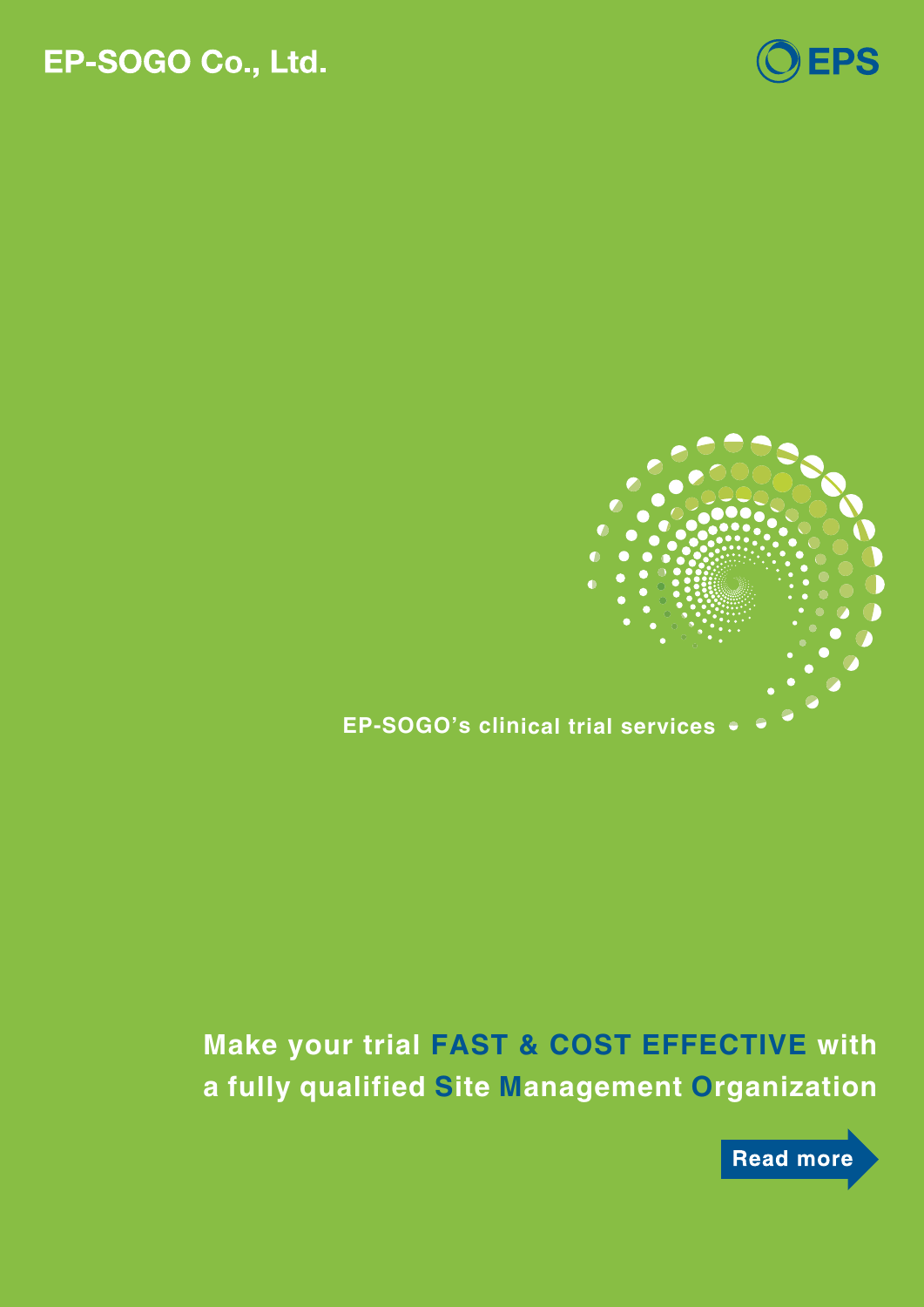## EP-SOGO

No.1 Site Management Organization in Japan

| Site Management <b>Election Site Management</b> P2 |  |
|----------------------------------------------------|--|
| Clinical Site Network <b>Clinical</b> P3           |  |
|                                                    |  |
| IRB & Central IRB <b>Entral IRB</b> P7             |  |
|                                                    |  |

Corporate Information P<sub>9</sub>

P<sub>8</sub>

**Rater Service**

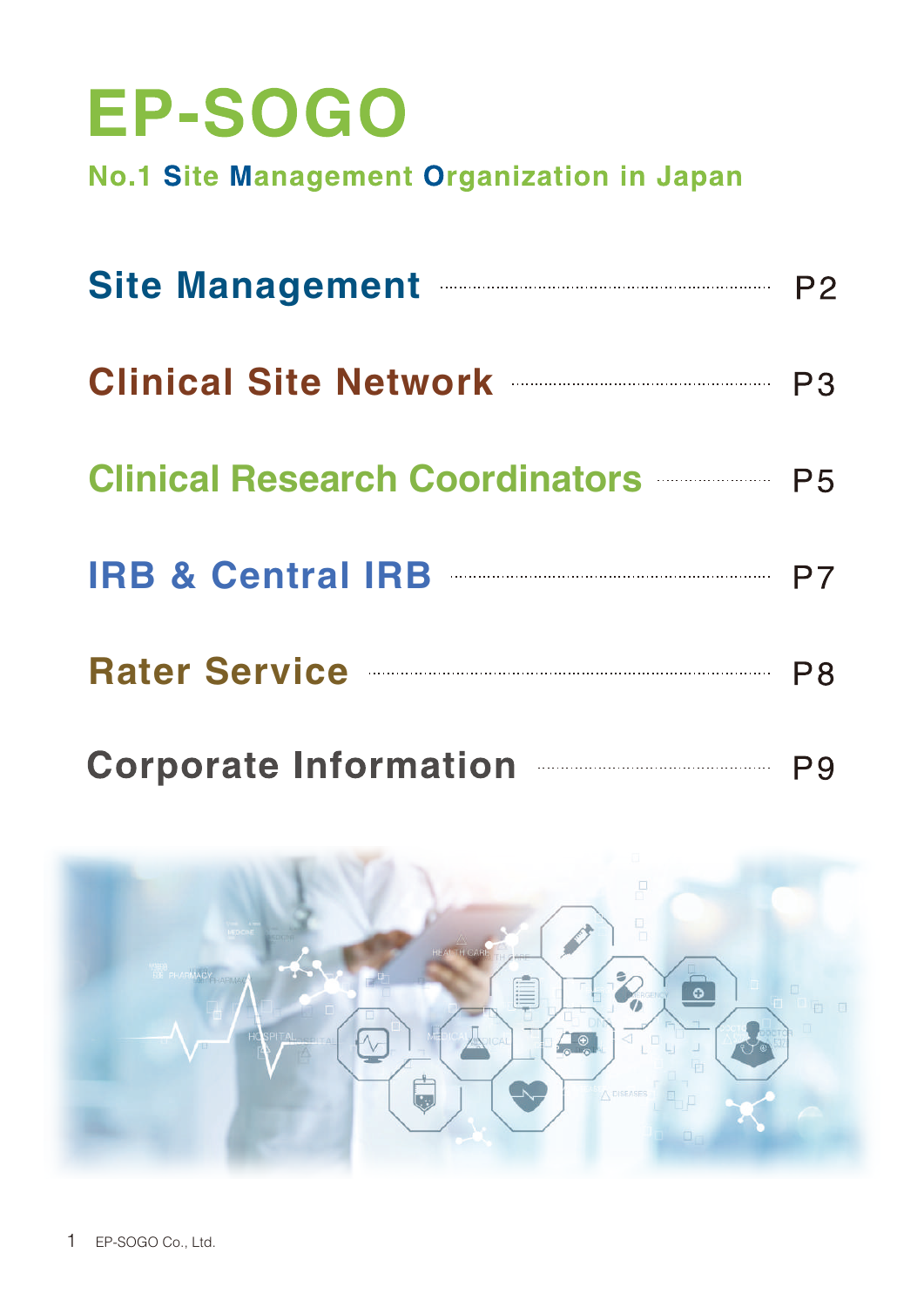## **Make your trial FAST & COST EFFECTIVE with a fully qualified Site Management Organization**

As the No.1 site management organization (SMO) in Japan, EP-SOGO provides professional and centrally controlled site management services such as:

- Providing accurate site information
- Ensuring fastest document preparation
- Finding the right patients in time

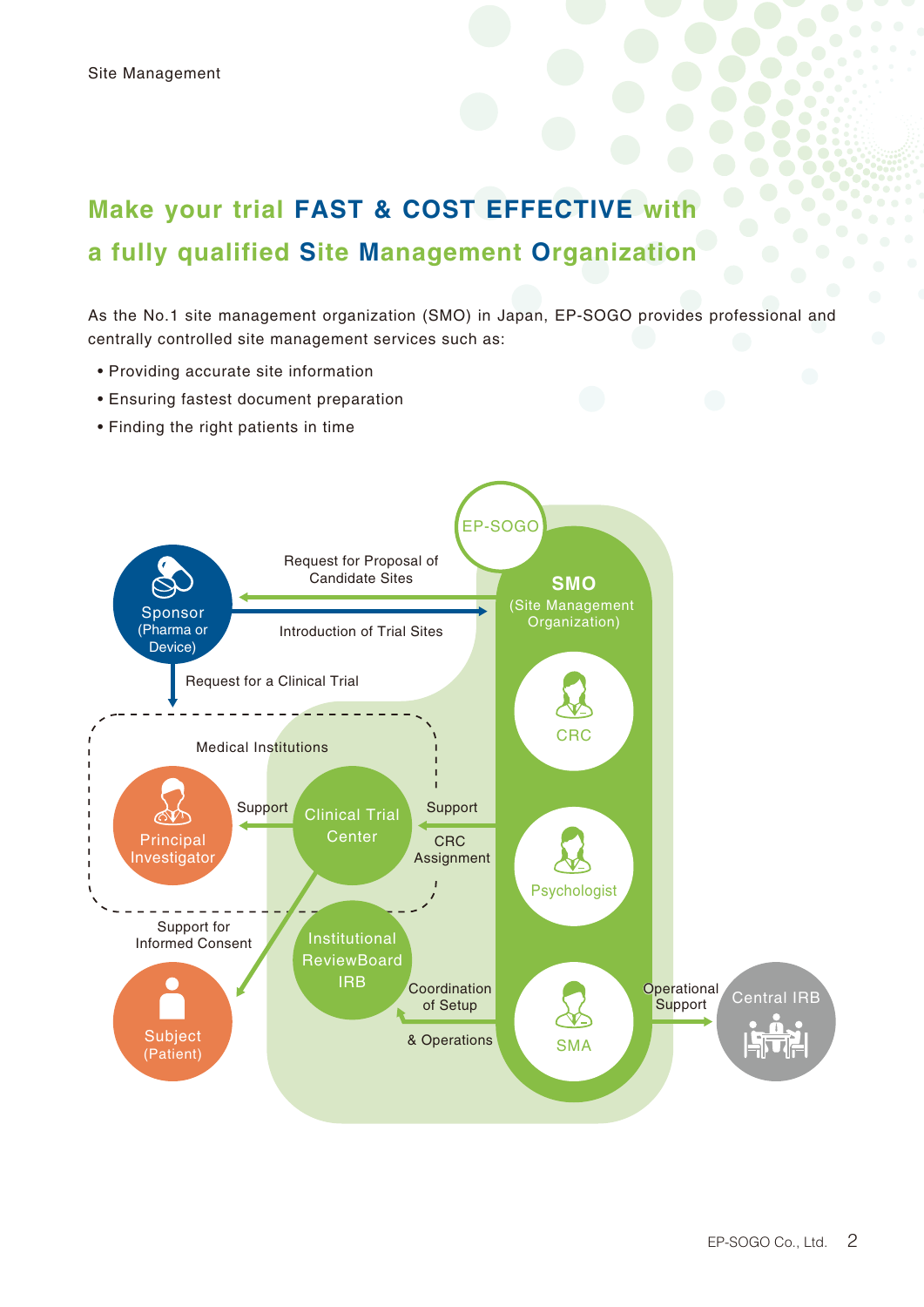

## **EP-SOGO's network of 6,600 clinical sites accommodates your needs for any trials**

EP-SOGO releases you from stressful site management. For a successful study, it is strongly recommended that you entrust your studies to the site management organization (SMO) with the greatest coverage of sites and CRCs. EP-SOGO, with the greatest network of 6,600 contracted clinical sites in Japan, enables you to have the biggest chance of enrolling the most patients at the best sites into your trial. EP-SOGO also provides state-of-art digitalized tools including "*SYNOV-R*" for secure remote SDVs, "*DDworksNX/Trial Site*" for document management, and "*TOMA-s*" for progress management to maximize the efficiency of clinical trial. Several mega-pharma companies have already assigned EP-SOGO as their preferred SMO. Like these companies, you will be free from stressful site management by utilization of systematically controlled site management by EP-SO-GO, the largest SMO in Japan that can propose the best clinical sites for you.

Partner Clinical Sites in Japan

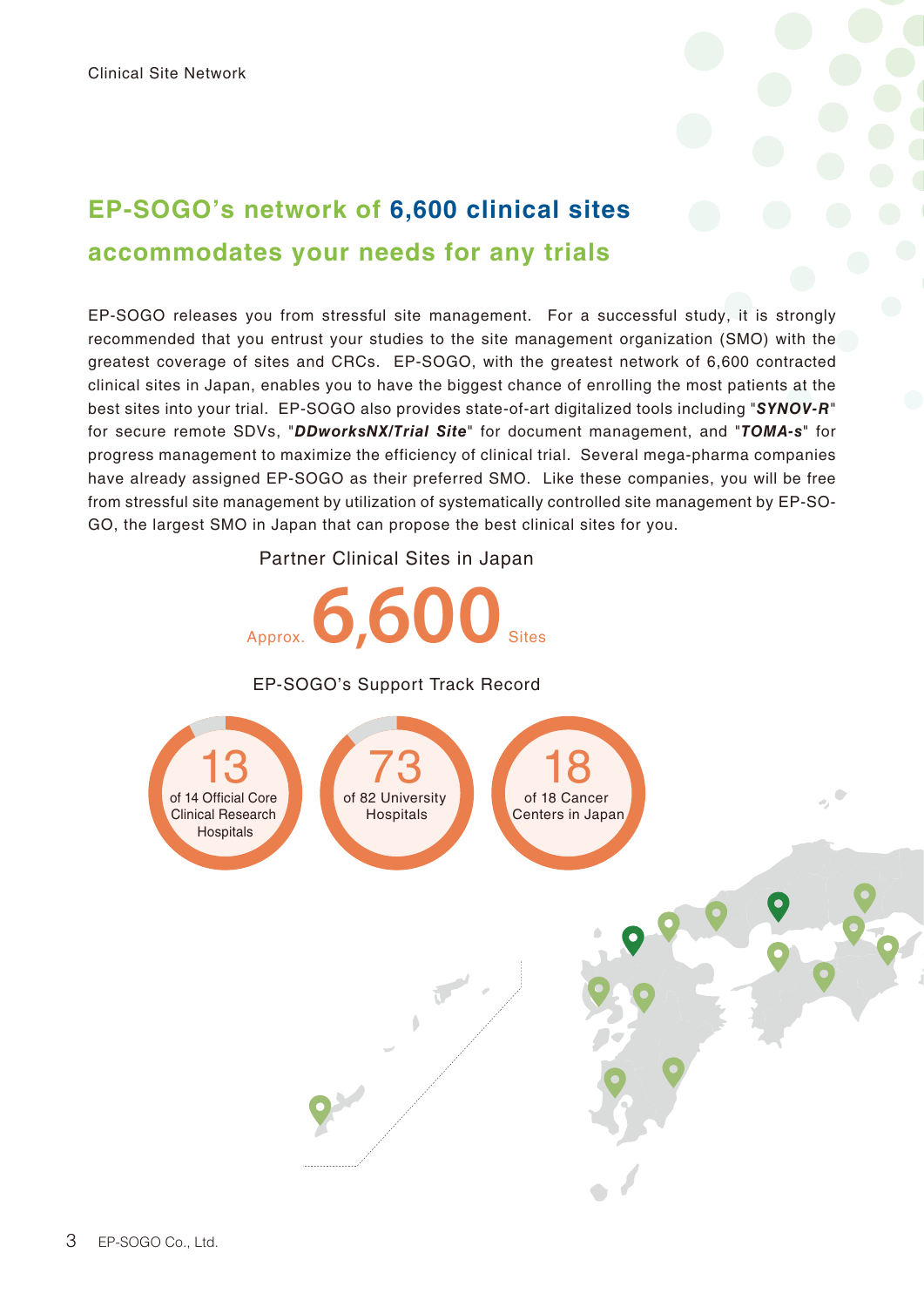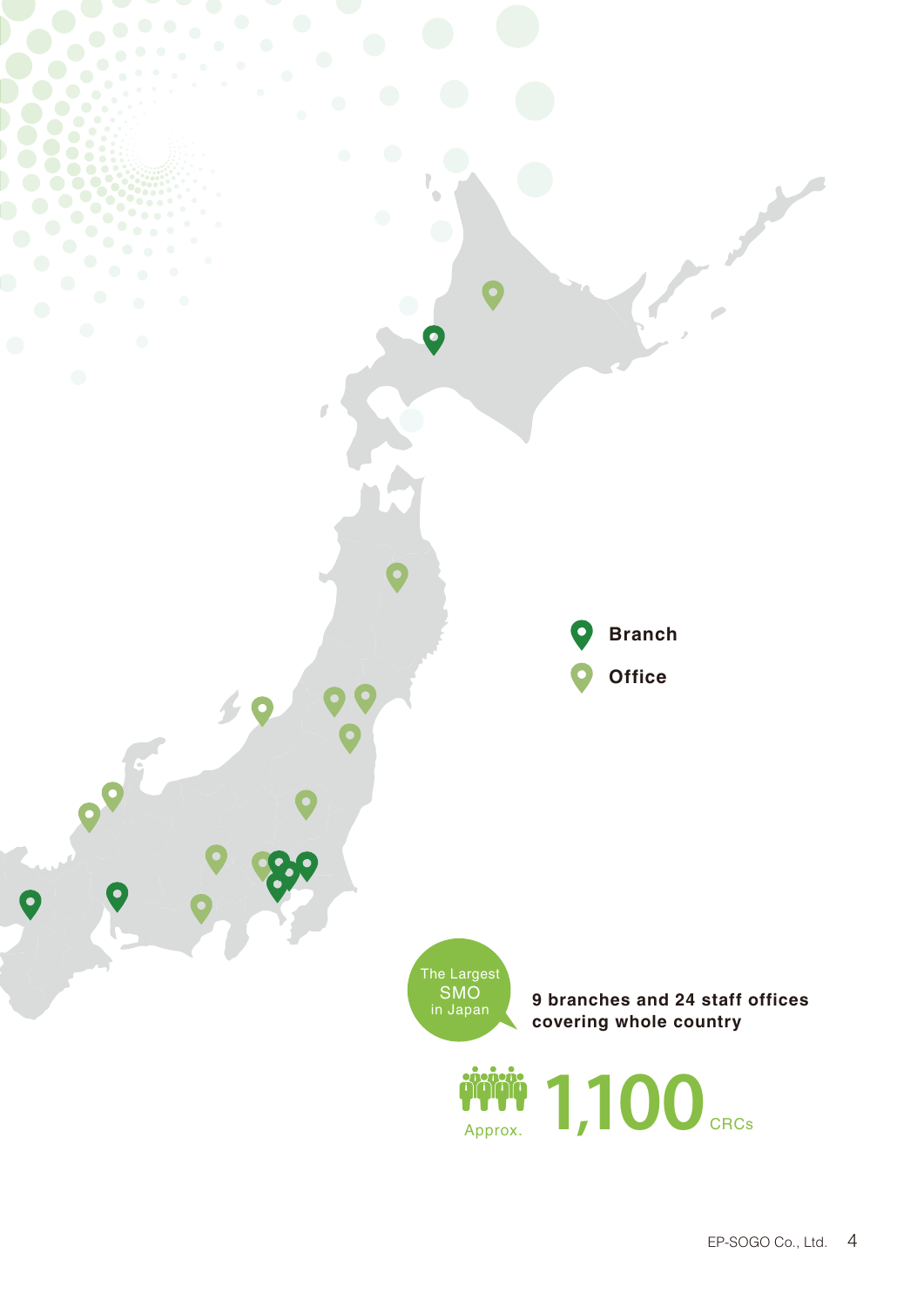## **Access all the sites you need, find the right patients & implement your trial in the right way with professional CRCs**

EP-SOGO has the greatest number of qualified Clinical Research Coordinators (CRCs) of any SMO in Japan. They support clinical trials in our network of 6,600 clinical sites, enabling fast implementation of your trials, even for large-scale trials enrolling a huge number of patients. Our CRCs' expertise covers any therapeutic areas including oncology, which requires specific extensive knowledge for oncology clinical trials. EP-SOGO CRCs are systematically trained, and ready to provide support in all challenging therapeutic areas.



Experience with Therapeutic Areas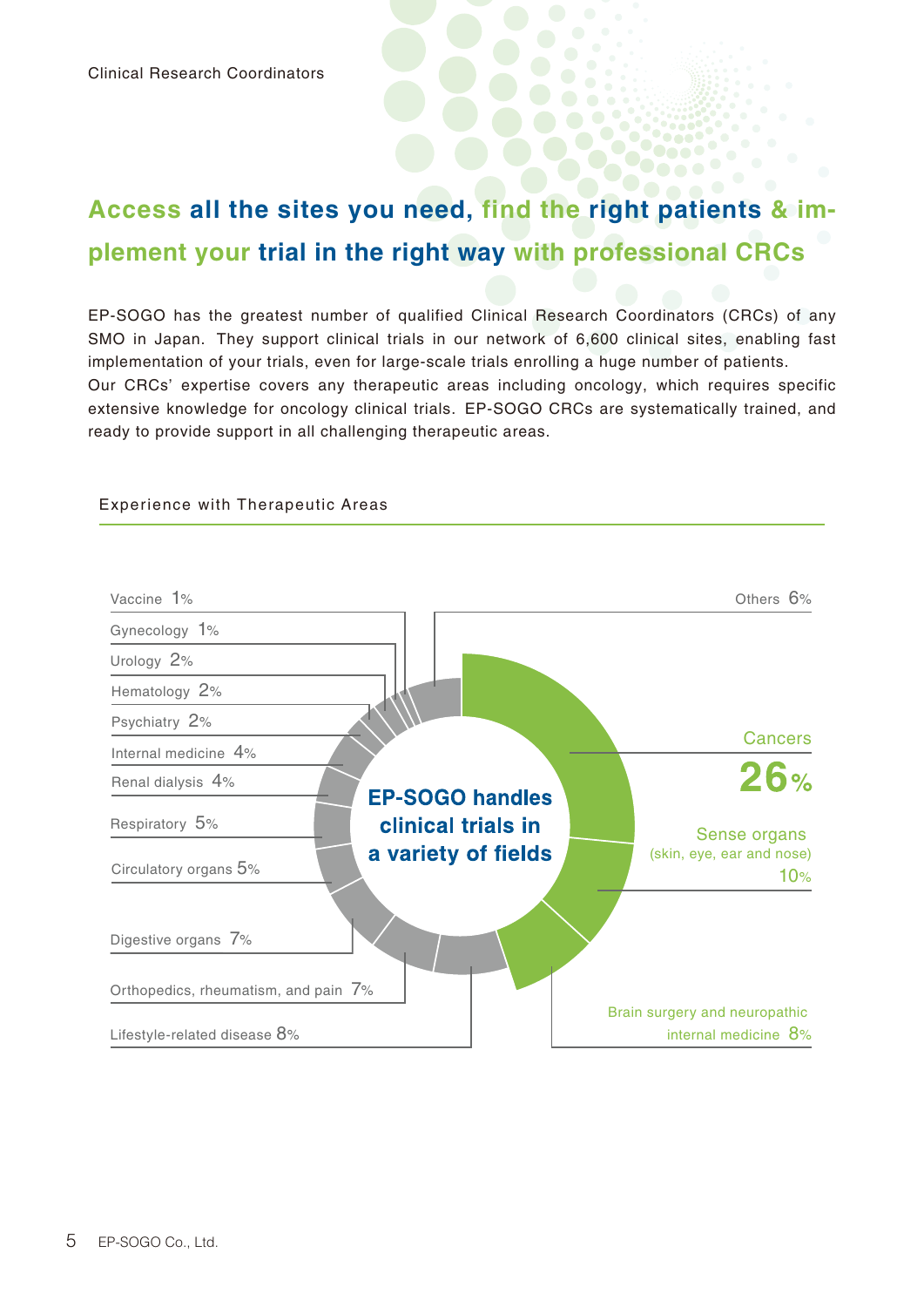A Clinical Research Coordinator (CRC) provides onsite support for clinical trials working with investigators. EP-SOGO has numerous CRCs available even for the therapeutic areas requiring advanced expertise including cancers and circulatory diseases to handle every type of clinical trials. Additionally through human resource development focusing on communication, EP-SOGO trains CRCs to provide subjects with emotional support and to assist the execution of safe and smooth clinical trials from various aspects.

#### CRC's Main Tasks

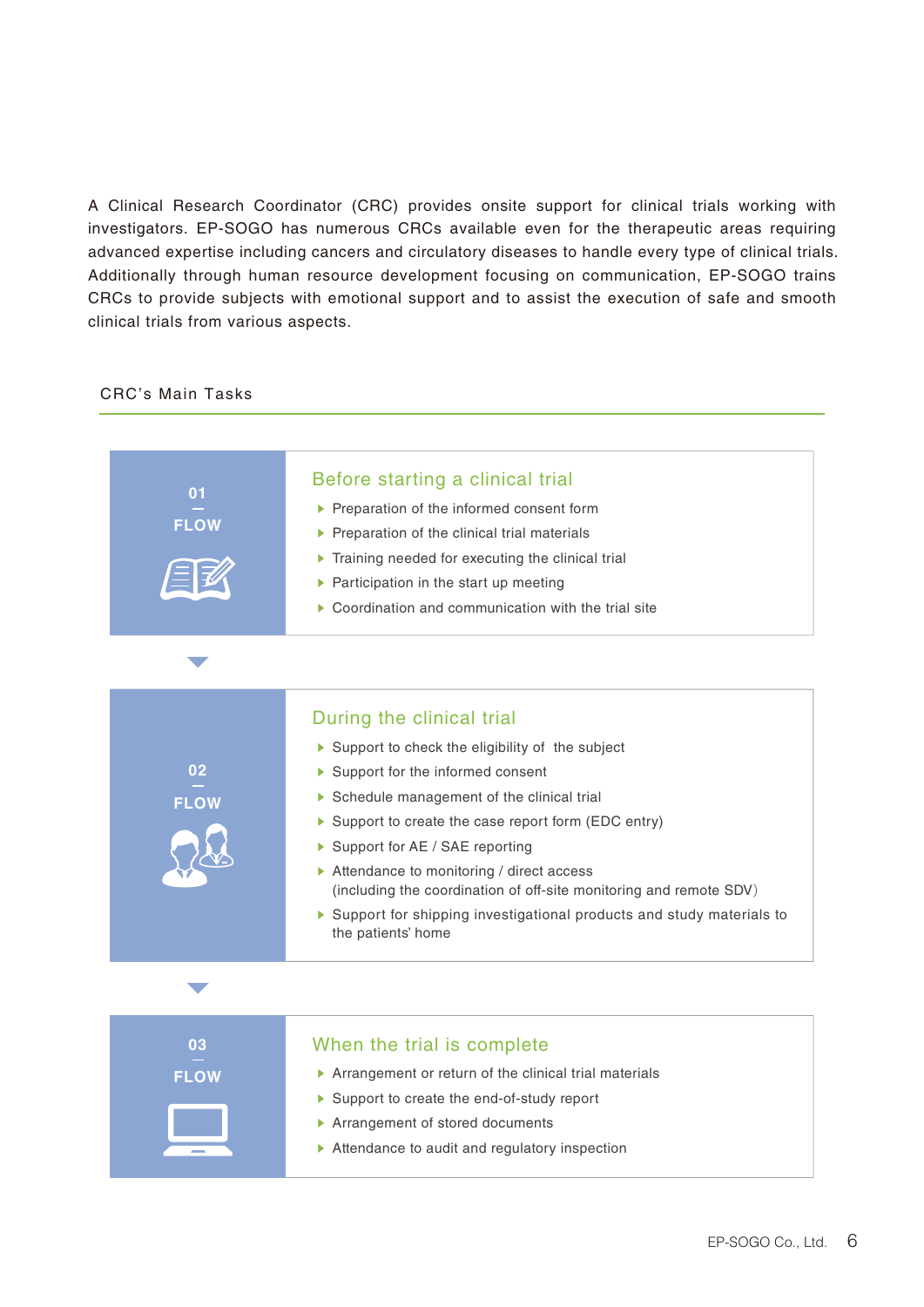# **EP-SOGO's IRB and Central IRB support enables quick**

## **start-up of your clinical trials**

EP-SOGO coordinates establishment and supports administration of in-house IRBs (Institutional Review Board). In addition, EP-SOGO supports management of central IRBs (single IRBs) established in our partner sites. We have also established remote IRB meetings via video conference with standardized procedures. This strategy is rapidly becoming a popular style. Since 2017, EP-SOGO has also supported Certified Committees for Regenerative Medicine.



## **Site Management Associates**

EP-SOGO supports you comprehensively to create an environment required for clinical trials with our qualified site management associates (SMAs). This includes, but not limited to coordination of establishing clinical trial centers and IRBs, preparation of the documents stipulated in GCP and training for the site staff on the general concept and details of GCP. EP-SOGO has a wide range of achievements for supporting any size of clinical sites. Depending on a variety of needs, EP-SOGO supports you totally or for a single task.

| STEP <sub>1</sub><br>Establishment and operation of<br>clinical trial infrastructure | STEP <sub>2</sub><br>Before starting the clinical trial | STEP3<br>From the initiation of<br>a clinical trial to its completion |
|--------------------------------------------------------------------------------------|---------------------------------------------------------|-----------------------------------------------------------------------|
| ▶ Coordination of establishment                                                      | ▶ Preparation for site qualification                    | ▶ Preparation of clinical trial                                       |
| and operation of clinical trial                                                      | visit by the sponsor                                    | documents including progress                                          |
| secretariat and IRB                                                                  | ▶ Preparation of CVs of investigators                   | reports and end of trial report.                                      |
| ▶ Support to create SOP (Standard                                                    | and the list of clinical trial staff.                   | ▶ Correspondence for the sponsor                                      |
| Operating Procedures) of the                                                         | ▶ Preparation of IRB submission                         | ▶ Preparation of IRB submission                                       |
| clinical site and IRB                                                                | package                                                 | package for the continuing                                            |
| $\triangleright$ Education of the site staff and                                     | ▶ Preparation of site contract                          | review                                                                |
| <b>IRB</b> members                                                                   | documents                                               | $\triangleright$ Site contract amendment                              |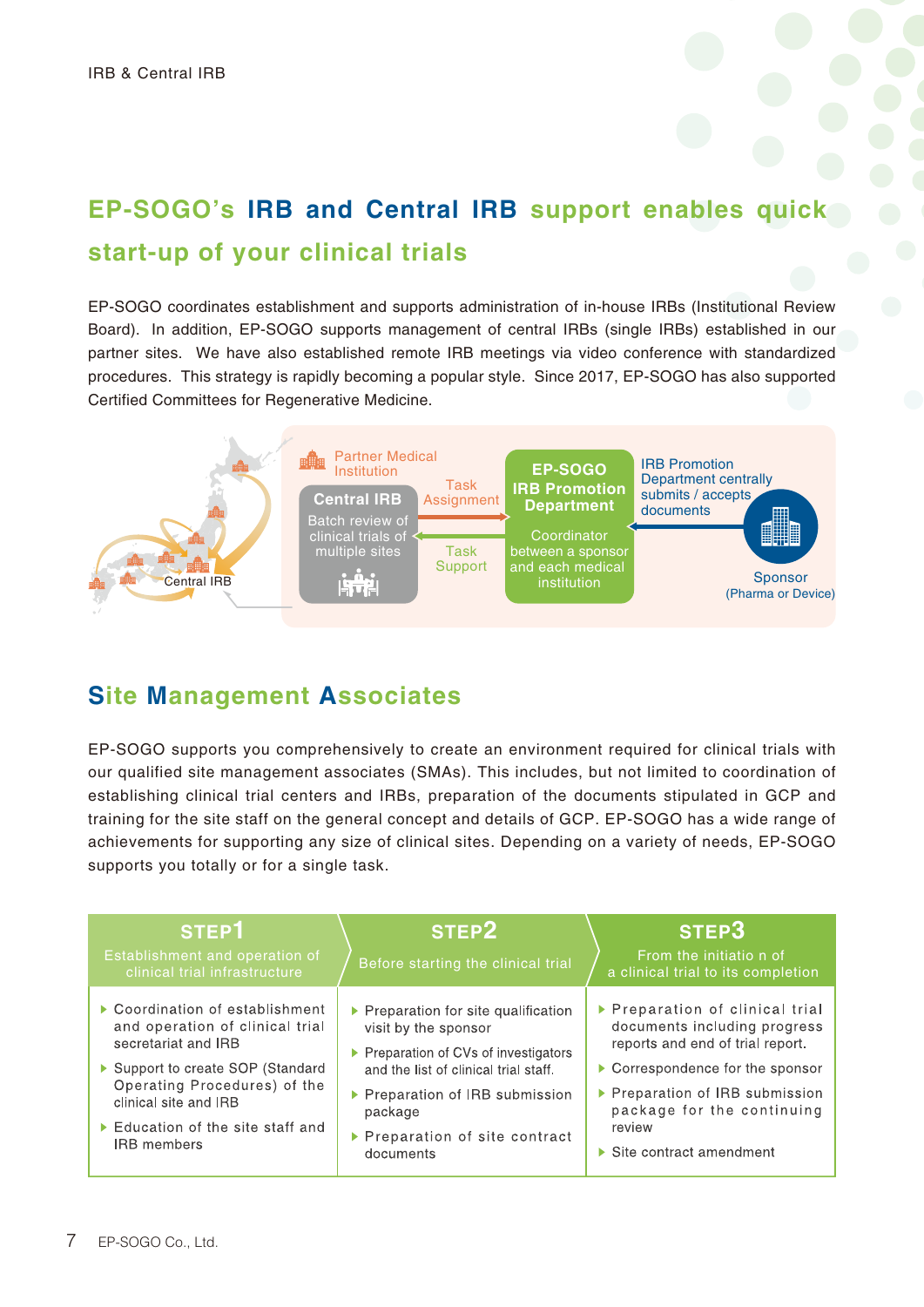### **330 high-quality raters are available for your CNS trials**

EP-SOGO dispatches raters to clinical sites for administering rating scales in CNS and Psychiatric trials. EP-SOGO's raters have advanced expertise and skills and are familiar with the industry and workings related to clinical trials. You can utilize our raters to make the operation of your study more efficient and solve various issues related to efficiency, speed, cost, and data quality on execution of clinical trials.



#### Experience with Diseases

EP-SOGO has provided raters for many studies including Alzheimer's disease and Lewy body dementia.

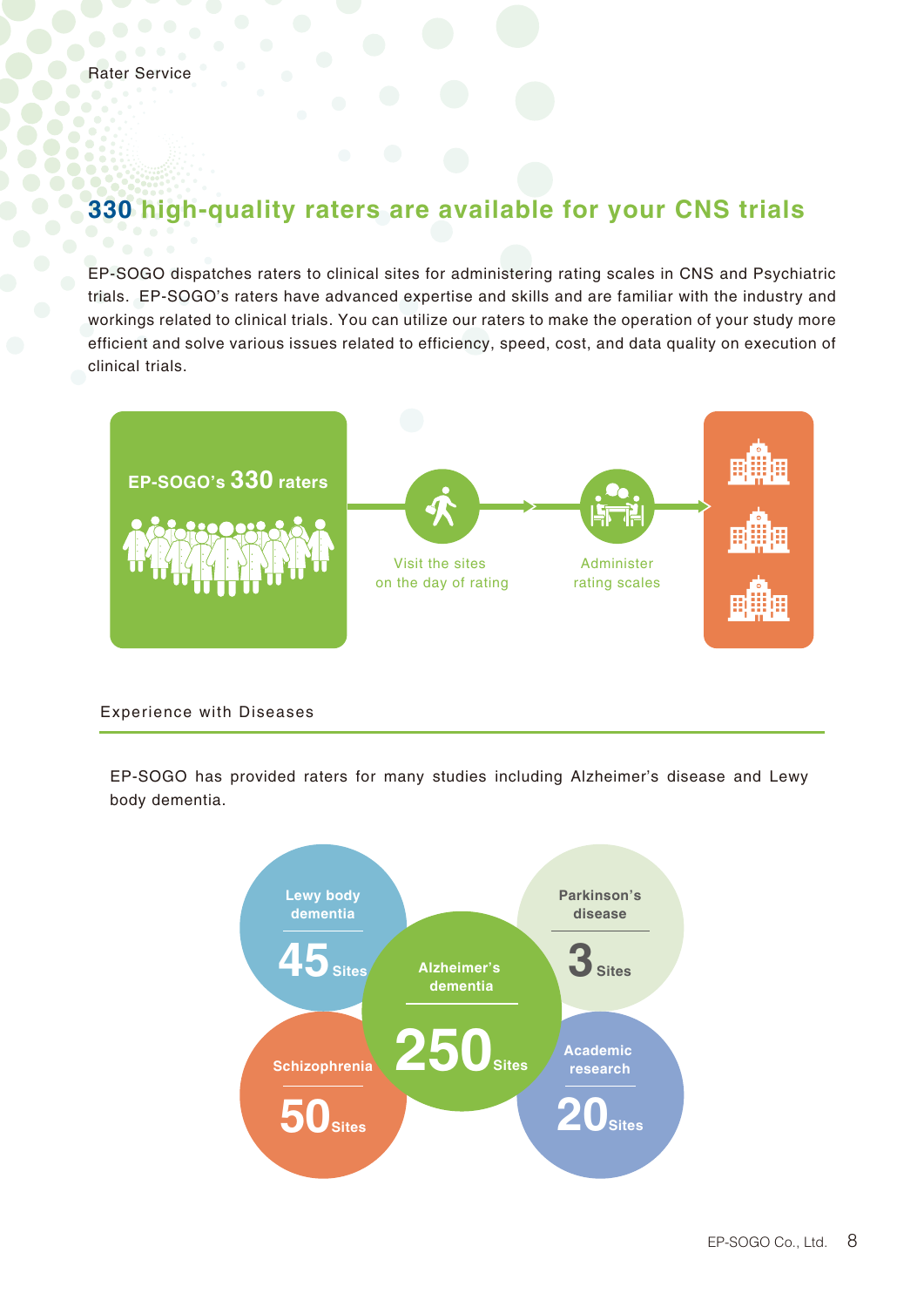#### Top Management



#### Kenichi Yamamoto

**Representative Director** EP-SOGO CO., Ltd

## **New Value Creation**

#### **We have targeted reaching the next stage of clinical trial business. Now we are stepping forward to "New Value Creation".**

The environment of clinical trials in Japan is changing drastically.

Trends of drug development are shifting from lifestyle diseases to cancer, CNS and rare diseases. Furthermore, new types of drugs embracing cell and gene technologies are emerging. The protocols of these studies are more difficult and more complicated than conventional studies. Accordingly, higher level of expertise is required of CRCs. To accommodate these changes, we are making further efforts to intensively improve the proficiency of our CRCs with disease training by external trainers and participation in domestic and overseas conferences.

In addition, clinical trial processes are also undergoing significant changes. Revision of ICH-E6 is requiring efficiency improvement of quality control systems. On top of this, the industry accelerated the effort to streamline clinical trial operations as COVID-19 pandemic restricted physical contacts in trial activities.

In this context, EP-SOGO was the first company that developed Hybrid-CRCs cooperating with the EPS Corporation, group company CRO. EP-SOGO has also introduced Fujitsu's clinical trial solution for clinical sites "DDworks NX/Trial site" to digitize clinical trial documents and improve the operational efficiency, and developed and started to use a next-generation remote SDV system "SYNOV-R", and our own cloud-based progress management system "TOMA-s" at the clinical sites. These are just some of the examples of our endeavors to go beyond the conventional boundaries of the industry and to provide services that utilize Internet of Things (IOT) technologies.

Our corporate philosophy is "If we improve each day, we can progress ourselves daily, and will continue to do so. —Ever Progressing System—". Based on this philosophy, we will collaborate with EPS Group company affiliates as "One EPS".

Additionally, for EP-SOGO, "New Value Creation" is to provide ever progressing high-quality services while maintaining core values. Everyone at EP-SOGO has stepped forward to work together on "New Value Creation". With a strong sense of responsibility and firm commitment to healthcare as the No. 1 SMO in Japan, hoping that new drugs reach patients as early as possible, and that the industry develops further, we would like to progress step by step with you, our valued customers.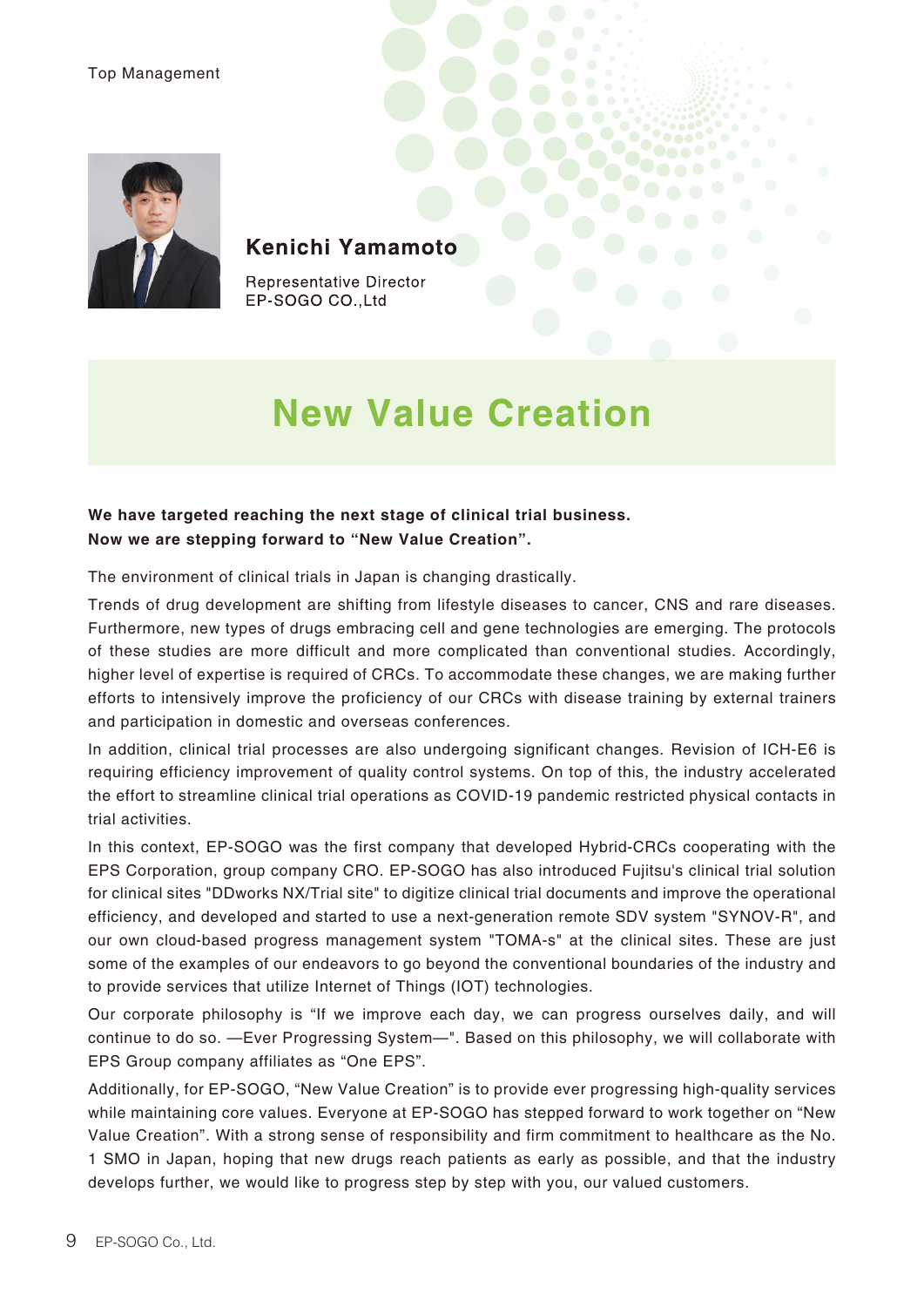## **Company Profile**

| Corporate Name EP-SOGO Co., Ltd. |                                                                                       |
|----------------------------------|---------------------------------------------------------------------------------------|
| <b>Address</b>                   | Kagurazaka AK Bldg., 1-8 Tsukudocho, Shinjuku-ku, Tokyo 162-0821, Japan               |
| <b>Establishment</b>             | December 1999                                                                         |
| <b>Employees</b>                 | 1,627 (As of October 1, 2021)                                                         |
| <b>Web Site</b>                  | https://www.epsogo.co.jp/en/                                                          |
| e-mail                           | info@eps.co.jp                                                                        |
| <b>Parent Company</b>            | EPS Holdings, Inc. (100%)<br>Employees 7,664 (Consolidated, as of September 30, 2021) |

## **Corporate Philosophy**

#### **Our Mission**

We will contribute to the advancement of the healthcare industry by providing high-value-added solutions to our clients.

#### **Our Vision**

If we improve each day, we can progress ourselves daily, and will continue to do so. **Ever Progressing System** 

| <b>Our Values</b>       |                                                                                                                |  |
|-------------------------|----------------------------------------------------------------------------------------------------------------|--|
| <b>For our Clients</b>  | We always place the highest priority on meeting clients' needs and<br>providing high-value-added services.     |  |
| <b>For our Business</b> | We will contribute to the advancement of society through sustained<br>development of our businesses.           |  |
| For our People          | We will grow through our service to clients, and improve the quality<br>of life (QOL) of all our stakeholders. |  |



#### **Meaning of Our Logo**

Our logo reflects the corporate philosophy of EPS GROUP. The three circles represent our EPS Group policy (for the clients, for the business, and for the people), of our commitment to progress to the future.